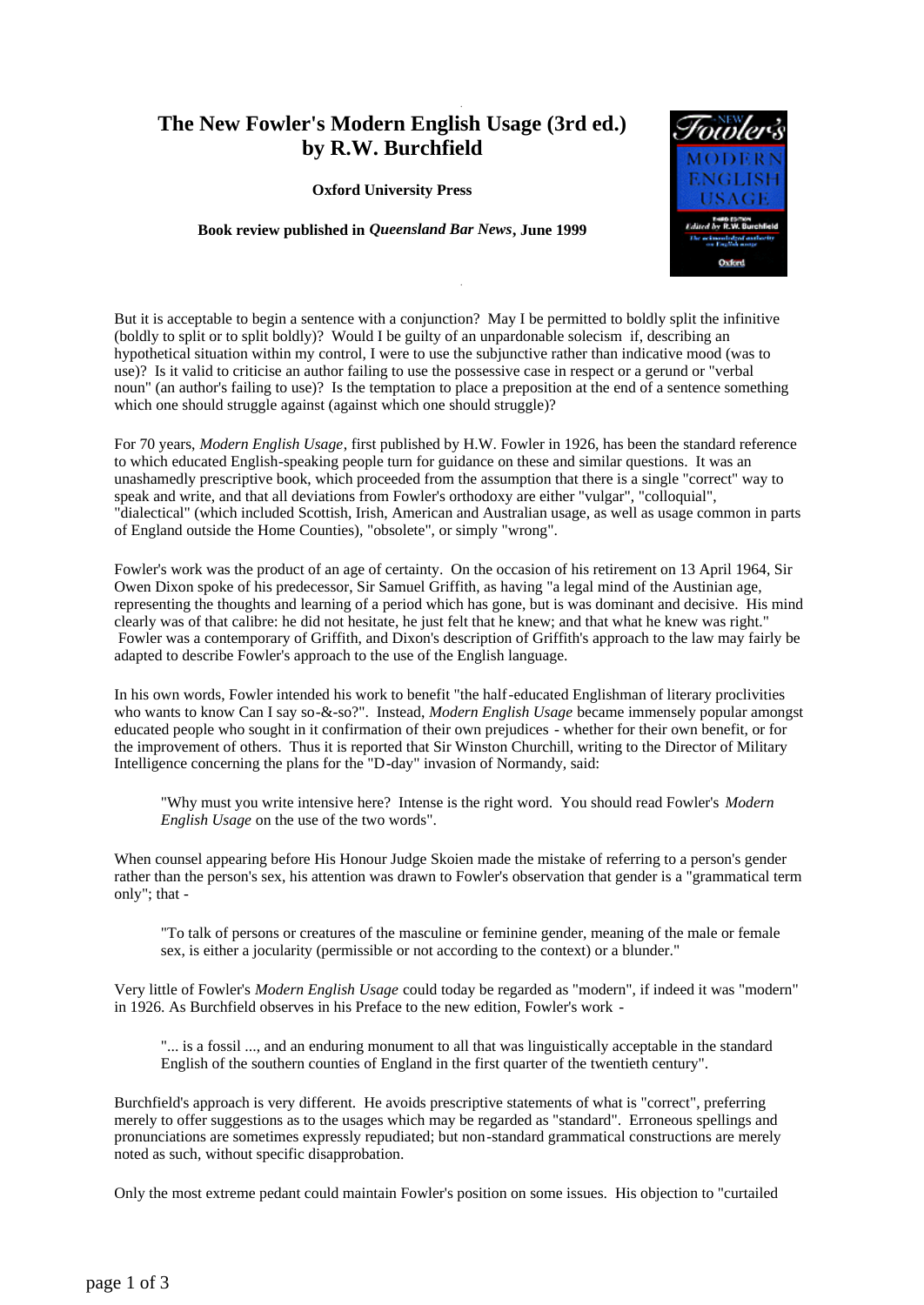words" - such as bra for brassiere, bus for omnibus, mob for mobile vulgus, and taxi cab for taximetered cabriolet - is no longer sustainable. And Fowler's complaint that the ousting of eyeglass by monocle (the later being "a hybrid, a gallicism, and a word with no obvious meaning to the Englishman who hears it for the first time") is "a melancholy illustration of the popular taste in language", may have been valid at a time when eyeglass still stood some chance of survival, but is of no continuing relevance now that monocle has won the day, especially since the wearing of a single lens in one eye (whichever word may be used to describe it) has fallen from fashion.

In some instances, Burchfield mounts a solid argument for abandoning what was once the received wisdom on a number of contentious issues. Thus, for example, Burchfield persuasively defenestrates the "preposition at the end" and "split infinitive" shibboleths, by demonstrating that neither of these supposed rules is supported by logic, historical usage, or contemporary usage. And whilst acknowledging that "it is a sound rule that confines the use of comparative forms of an adjective to context in which two entities are being compared, and restricts superlative forms for comparison of three entities or more", Burchfield demonstrates that it is not uncommon for even the best writers to use superlatives when comparing only two items: not only did Shakespeare do so ("to prove whose blood is reddest, his or mine"); Burchfield is even able to cite (with, one might think, a certain degree of satisfaction) an example of Fowler's having used this supposed solecism: "dinghy, dingey. The first is best".

One undoubted improvement on Fowler is Burchfield's decision not to retain a number of the more idiosyncratic headings which appeared in the first edition, such as airs and graces, between two stools, unequal yokefellows, wens and hypertrophied members, battered ornaments, pairs and snares, and swapping horses. Whilst these headings had a certain charm, and even a humorous appeal in Fowler's own schoolmasterly way, they offered very little guidance to the subject-matter of the entries which they headed; and in a work arranged alphabetically, presumably for the convenience of the reader seeking quickly to locate an entry on a topic of particular interest, such headings were of very little assistance. Moreover, these headings tended to overlap, so that a reader seeking guidance on the question whether a particular turn of phrase should be regarded as pass é might have to consult, not only the entry on *battered ornaments*, but also those on *cliché*, *elegant variation*, *facetious formations*, hackneyed phrases, incongruous vocabulary, irrelevant allusion, out-herod (!), popularized technicalities, *soubriquets*, *stock pathos* (!), *vogue words*, *wardour street*, *working and stylish words*, and *worn-out humour* - and possible several others - as well as seeking the proposed expression in its proper alphabetical location, in order to be satisfied that it is not one of the many such expressions to which Fowler took exception. Burchfield has adopted the more sensible, although less endearing, approach of placing all words and phrases which are the subject of comment in their appropriate alphabetical location, and only using obvious headings where it is convenient to deal with an entire subject in one entry.

On any view, Burchfield's is a superior work of scholarship: it draws on a much wider range of original sources, both historic and contemporary. In particular, whereas Fowler (in his own words) had his "eyes not on the foreigner", Burchfield (a New Zealander) makes extensive reference to sources from the United States and Canada, Australia and New Zealand, South Africa, and (to a lesser extent) other English -speaking countries. Burchfield also had the advantage that "a great deal of this evidence could be obtained and classified by electronic means". There is some genuine updating in Burchfield's work: thus, for example, he has added to Fowler's list of common misquotations (such as "escaped with (not by) the skin of my teeth", and "to paint (not gild) the lily") some more recent examples, such as Margaret Mitchell's "My dear (not Frankly, my dear), I don't give a damn" and Humphrey Bogart's "Play it! (not Play it again, Sam!)". And, of course, Burchfield has entered upon subjects of contemporary relevance which had not arisen in Fowler's time, such as "political correctness", the modern use of the words *gay* and *queer*, and what Burchfield describes as the "sensitive, verging on explosive" issue of "feminine designations".

To indicate appropriate pronunciations, Fowler used a system of respelling, often aided by the suggestion that a particular word should be pronounced so as to rhyme with another word. Thus, his entry on "girl" reads -

"girl rhymes with curl, whirl, and pearl, with the first syllable of early, not of fairly. But a pronunciation gairl, not very easily distinguished from gal was at one time general in upper-class society and, though now dying, is still affected by some persons who aim at peculiar refinement. Novelist who write gurl as a representation of course speech are presumably of this refined class."

Burchfield uses the symbols of the "International Phonetic Alphabet" which are undoubtedly more precise and "scientific", although less immediately helpful to the general reader to whom these symbols are not entirely familiar.

On the whole, then, Burchfield's must be regarded as a better work of lexicography; but whether it is a better